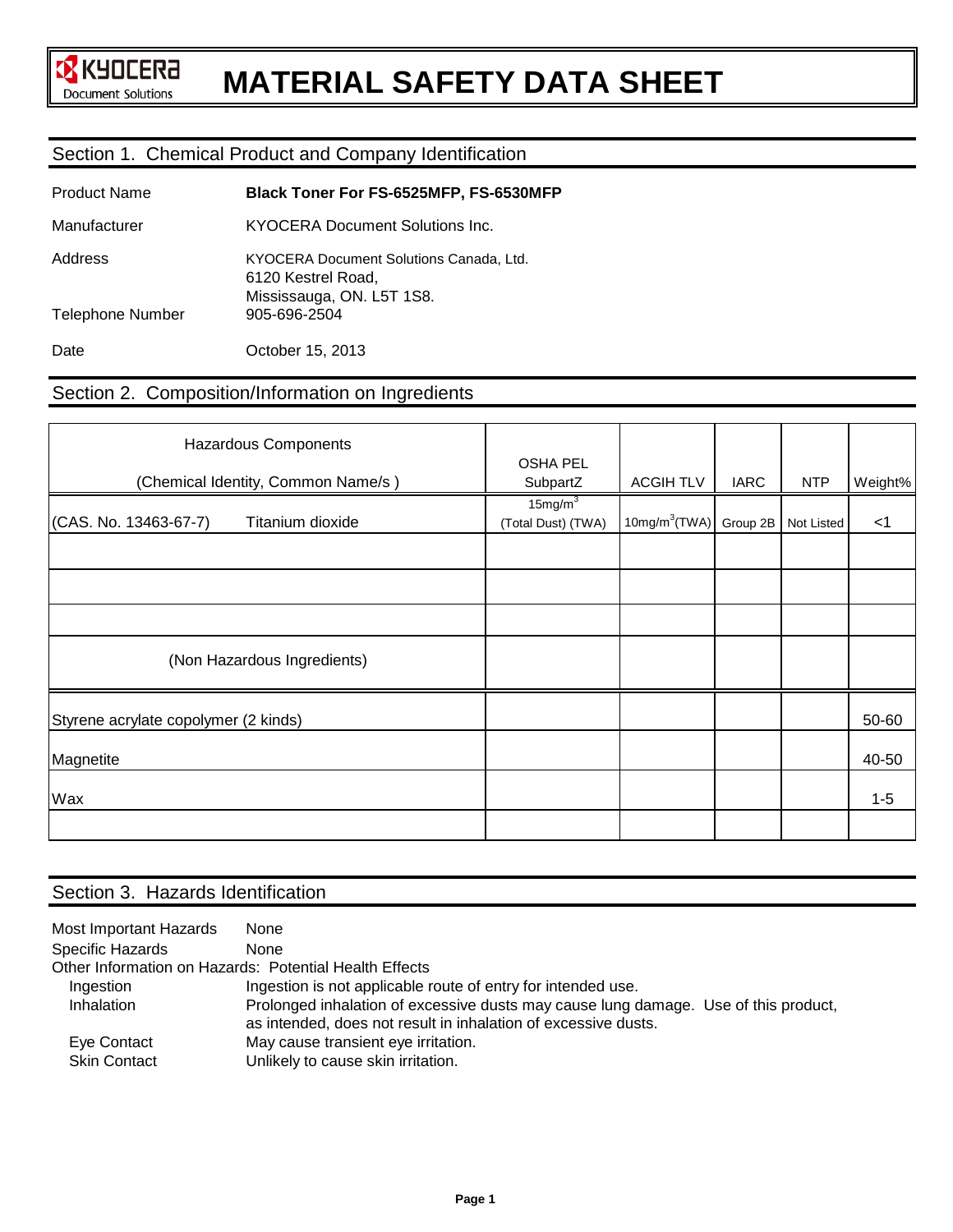## Section 4. First Aid Measures

| Inhalation          | Remove from exposure to fresh air and gargle with plenty of water.<br>Seek medical treatment in case of such a symptom as coughing.                                   |
|---------------------|-----------------------------------------------------------------------------------------------------------------------------------------------------------------------|
| <b>Skin Contact</b> | Wash with soap and water. If irritation does occur, seek medical treatment.                                                                                           |
| Eye Contact         | Flush thoroughly with water and seek medical treatment if irritating.                                                                                                 |
| Ingestion           | Ingestion is not applicable route of entry for intended use.<br>Rinse out mouth. Drink one or two glasses of water to dilute.<br>Seek medical treatment if necessary. |

## Section 5. Fire Fighting Measures

| <b>Extinguishing Media</b> | Water (Sprinkle with water), Foam, Powder, CO <sub>2</sub> or Dry Chemical Extinguisher.                                               |  |
|----------------------------|----------------------------------------------------------------------------------------------------------------------------------------|--|
| Fire Fighting Procedure    | Pay attention not to blow away toner powder. Drain water off around and decrease<br>the atmosphere temperature to extinguish the fire. |  |

## Section 6. Accidental Release Measures

| <b>Personal Precautions</b>      | Avoid inhalation, ingestion, eye and skin contact in case of accidental toner release. |
|----------------------------------|----------------------------------------------------------------------------------------|
| <b>Environmental Precautions</b> | Do not release into drains and surface water.                                          |
| Method for Cleaning Up           | Gather the released toner. Do not blow away. Wipe up with a wet cloth.                 |

## Section 7. Handling and Storage

| Handling | Keep the container tightly closed.<br>Keep away from children.                                                                   |
|----------|----------------------------------------------------------------------------------------------------------------------------------|
| Storage  | Keep the container tightly closed and store in a cool, dry and dark place keeping<br>away from fire.<br>Keep away from children. |

## Section 8. Exposure Controls/Personal Protection

| Control Parameters <reference data=""></reference> |                                                                                    |
|----------------------------------------------------|------------------------------------------------------------------------------------|
| ACGIH $TLV_{(2)}$ -TWA                             | Inhalable fraction 10mg/m <sup>3</sup> , Respirable fraction $3$ mg/m <sup>3</sup> |
| OSHA PEL <sub>(3)</sub> -TWA                       | Total dust 15mg/m <sup>3</sup> , Respirable fraction 5mg/m <sup>3</sup>            |
|                                                    |                                                                                    |
| <b>Protective Equipment</b>                        |                                                                                    |
| <b>Respiratory Protection</b>                      | None required under normal use.                                                    |
| Eye/Face Protection                                | None required under normal use.                                                    |
| Skin/Hand/Body Protection                          | None required under normal use.                                                    |
| Ventilation                                        | Ventilator not required under normal use.                                          |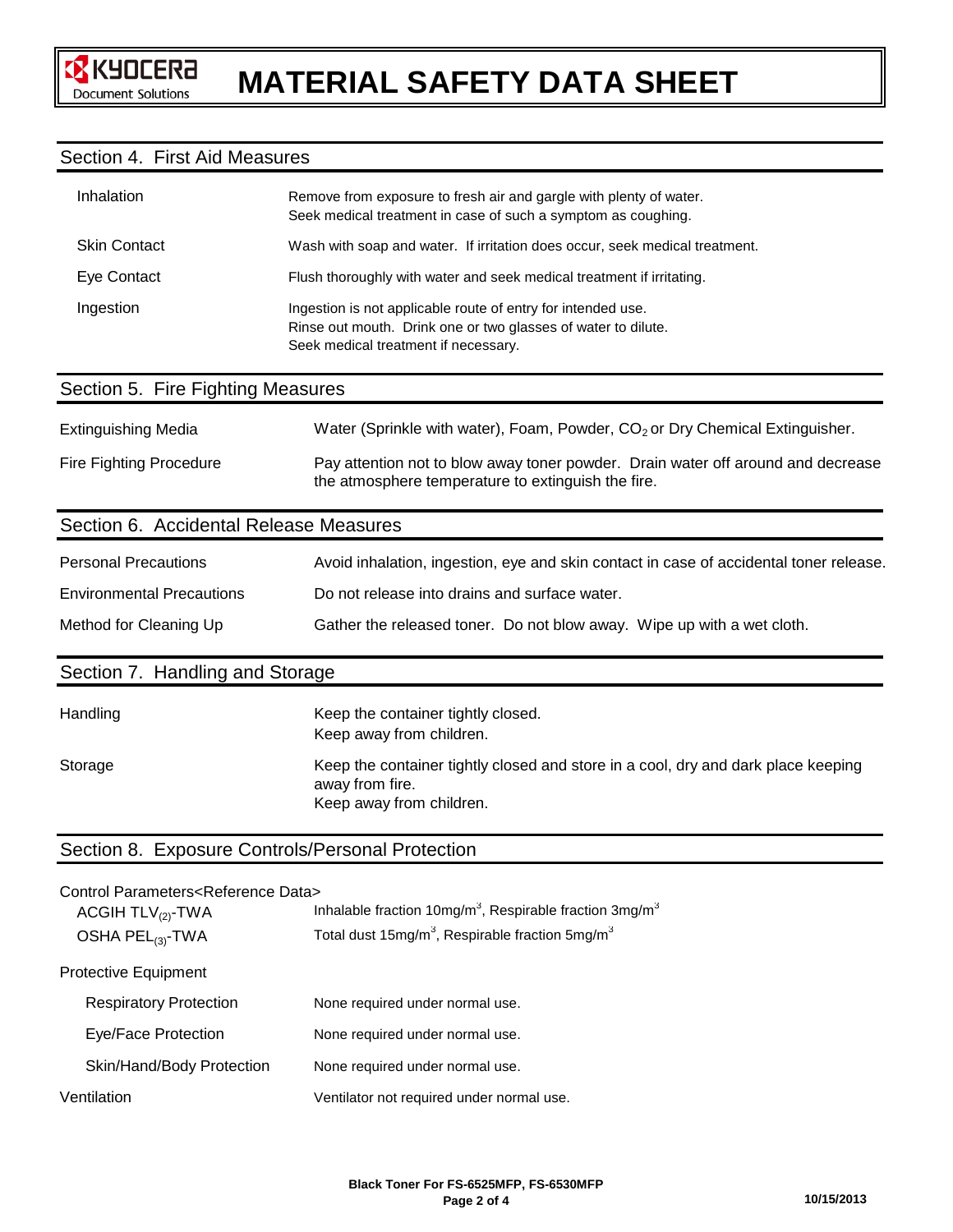# **MATERIAL SAFETY DATA SHEET**

## Section 9. Physical and Chemical Properties

| Appearance                  |                                                                                                                                                                                                                           |
|-----------------------------|---------------------------------------------------------------------------------------------------------------------------------------------------------------------------------------------------------------------------|
| Physical state              | Solid                                                                                                                                                                                                                     |
| Form                        | Fine powder                                                                                                                                                                                                               |
| Color                       | <b>Black</b>                                                                                                                                                                                                              |
| Odor                        | <b>Odorless</b>                                                                                                                                                                                                           |
| рH                          | Not applicable                                                                                                                                                                                                            |
| <b>Melting Point</b>        | $140^0$ C                                                                                                                                                                                                                 |
| <b>Explosion Properties</b> | Dust explosion is improbable under normal use. Experimental explosiveness of toner<br>is classified into the same rank such kind of powder as flour, dry milk and resin powder<br>according to the pressure rising speed. |
| Density                     | 1.5-2.0g/cm <sup>3</sup>                                                                                                                                                                                                  |
| Solubility                  | Almost insoluble in water.                                                                                                                                                                                                |
|                             |                                                                                                                                                                                                                           |

## Section 10. Stability and Reactivity

Stability/Reactivity Stable under normal use.<br>Hazardous Decomposition Products None Hazardous Decomposition Products

## Section 11. Toxicological Information

| Acute oral toxicity                                               | (rat)LD <sub>50</sub> >2,500mg/kg (Estimated from other products containing same materials.)                                                                                                                                                    |
|-------------------------------------------------------------------|-------------------------------------------------------------------------------------------------------------------------------------------------------------------------------------------------------------------------------------------------|
| Acute dermal toxicity                                             | (rat)LD <sub>50</sub> >2,000mg/kg (Estimated from other products containing same materials.)                                                                                                                                                    |
| Acute inhalation toxicity                                         | (rat)LC <sub>50</sub> (4hr)>5.13mg/l (Estimated from other products containing same materials.)                                                                                                                                                 |
| Acute eye irritation<br>Acute skin irritation                     | (rabbit) Mild irritant (Estimated from other products containing same materials.)<br>(rabbit) Non-irritant (Estimated from other products containing same materials.)                                                                           |
| Skin sensitization<br>Mutagenicity<br>Information of Ingredients: | (mouse)Non-Sensitiser (Estimated from other products containing same materials.)<br>Ames Test is Negative. (Estimated from the data of constituent materials.)<br>No mutagen, according to MAK, TRGS905 and (EC)No. 1272/2008 AnnexVI Table3.2. |
| Reproductive Toxicity                                             |                                                                                                                                                                                                                                                 |
| Information of Ingredients:                                       | No reproductive toxicant, according to MAK, California Proposition 65, TRGS905 and<br>(EC)No. 1272/2008 AnnexVI Table3.2.                                                                                                                       |
| Carcinogenicity                                                   |                                                                                                                                                                                                                                                 |
| Information of Ingredients:                                       | No carcinogen or potential carcinogen (except titanium dioxide) according to IARC, Japan<br>Association on Industrial Health, ACGIH, EPA, OSHA, NTP, MAK, California Proposition 65,<br>TRGS 905 and (EC)No 1272/2008 AnnexVI Table3.2.         |

 The IARC reevaluated titanium dioxide as a Group 2B carcinogen (possibly carcinogenic to humans) as the result of inhalation exposure test in rats. But, oral/skin test does not show carcinogenicity.  $_{(4)}$  In the animal chronic inhalation studies for titanium dioxide, the lung tumor was observed

in only rats. It is estimated that this is attributed to the overload of rat's lung clearance mechanism (overload phenomenon). (5) The inhalation of excessive titanium dioxide does not occur in normal use of this product. Also, epidemiological studies to date have not revealed any evidence of the relation between occupational exposure to titanium dioxide and respiratory tract diseases.

#### Chronic effects:

 In a study in rats by chronic inhalation exposure to a typical toner, a mild to moderate degree of lung fibrosis was observed in 92% of the rats in the high concentration (16mg/m<sup>3</sup>) exposure group, and a minimal to mild degree of fibrosis was noted in 22% of the animal in the middle (4mg/m<sup>3</sup>) exposure group.<sub>(1)</sub> But no pulmonary change was reported in the lowest (1mg/m<sup>3</sup>) exposure group, the most relevant level to potential human exposures.

Other Information: None